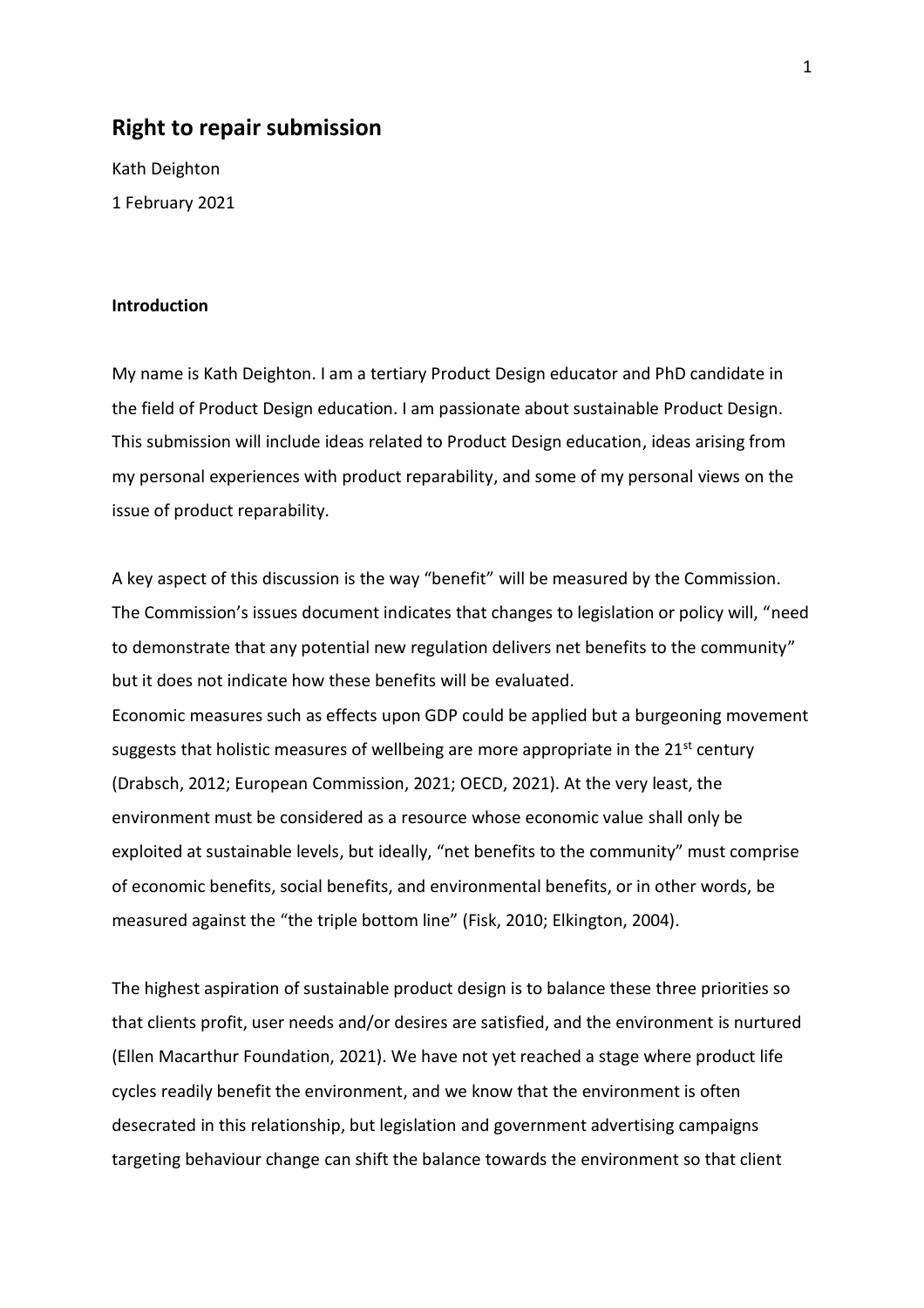profit, user satisfaction, minimal environmental harm, (and holistic community wellbeing) are achieved.

Preceding the priorities of client profit, user satisfaction, environmental sustainability, (and designer expression), however, comes education, notably engineering education, repairer education, and Product Design education (also known as Industrial Design education). But generalist education is also needed so that future entrepreneurs, manufacturers, and consumers also understand the life cycle benefits and impacts of the products they design, produce, distribute, consume, and dispose of.

I will now respond to the following questions from the Commission's issues document.

- 4g) What policy changes could be introduced if there is a need to increase competition in repair markets and improve consumer access to, and affordability of, repairs?
- 5c) Do current IP protections (e.g. intellectual property rights, technological protection measures, end-user licencing agreements) pose a significant barrier to repair in Australia?
- 7e) How can a right to repair policy further reduce the net costs of e-waste in Australia, and would such an approach be an effective and efficient means of addressing the costs of e-waste to the community?

I will then make one further comment and finally, I will summarise my contributions.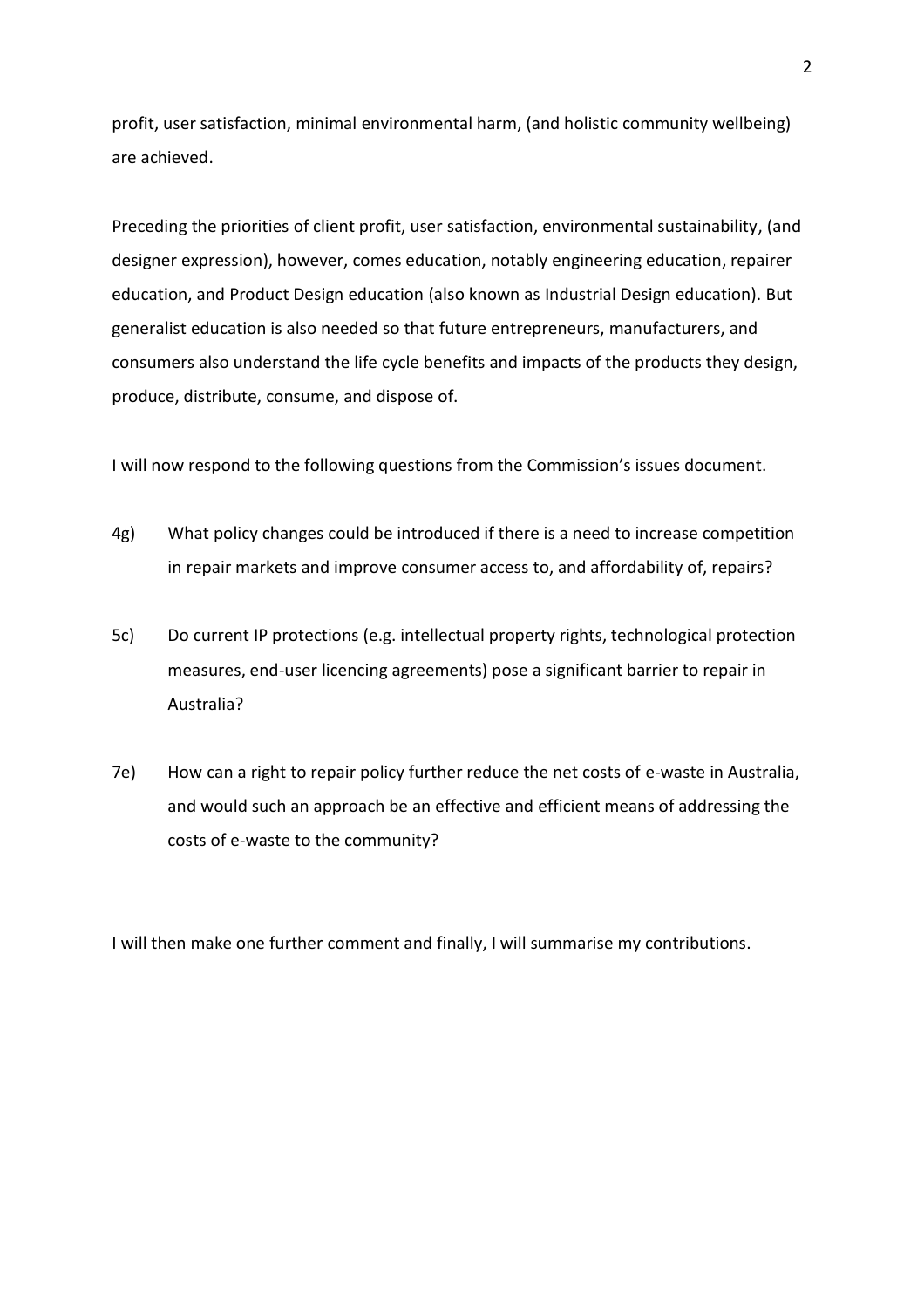### **4g) What policy changes could be introduced if there is a need to increase competition in repair markets and improve consumer access to, and affordability of, repairs?**

After a Covid 19 ravaged 2020, now is the ideal time to implement positive changes, stimulate employment, and take up unexpected opportunities.

One way to do this is for repair industries to be supported through subsidies, reduced fee TAFE courses, and apprenticeship incentives. As an example, consumers may have less money to spend on furniture in coming years due to the effects of the Pandemic but if upholstery services were cheaper (through subsidies) and more upholsterers were in business (through training support), consumers, workers, small business owners, and the environment would all benefit.

The pandemic has also taught us that manufacturing should be further supported to return to Australia. This would reduce the vulnerability of Australia to future possible global disruptions and is becoming more and more feasible with advanced manufacturing developments and the flexibility and customisability that Industry 4.0 brings. Returning more manufacturing to Australia would increase Australia's ability to "design-in" reparability.

With continued bolstering of manufacturing in Australia, reparability could become a specialisation, an in-demand niche area.

The following link, shows video footage of a robot disassembling iPhones <https://www.cnet.com/videos/watch-apples-daisy-robot-rip-apart-old-iphones/> (CNET, 2018). The iPhones in this video are being completely stripped in a safe manner, unlike the dirty and unsafe product stripping that may occur when waste goods are shipped to countries with poor Health and Safety laws. This robot could also just as easily be completing repairs.

Advanced manufacturing innovation and research & development have been identified as sectors where Australia could gain a competitive advantage (Australian Government, 2014, p. 7 & p. 72). Niche industries in de-manufacturing, remanufacturing, and robotic repair could easily become a part of this. Appliances and devices with lower susceptibility to short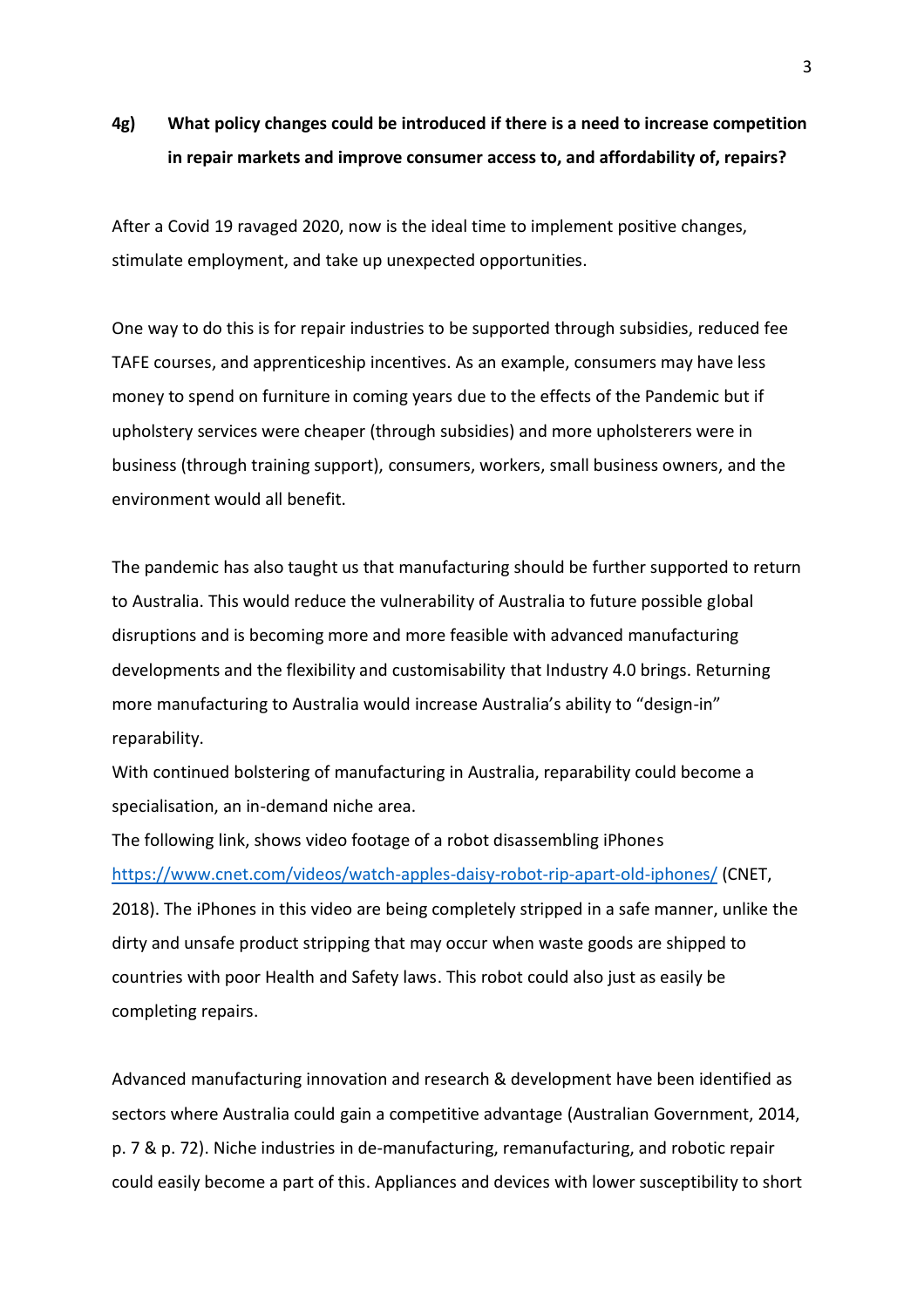fashion cycles, such as household appliances and commercially-used machines, could be the first products targeted in de-manufacturing, remanufacturing, and robotic repair industries.

As with most environmental sustainability challenges, however, it is not just scientific, technological, or legislative solutions that are needed to increase reparability. Regular community members need to be motivated to care about it. Currently, many appear to be motivated by advertisers and the imperative to "keep up with the Jones' ". Some are addicted to purchasing. Therefore, government sponsored advertising promoting the "coolness" and desirability of owning repaired and updated products and should be disseminated (where this fits within Government advertising guidelines). Designers and others could also act as influencers, and promote the fashionability of repaired or upgraded goods. Such a role could be promoted in secondary and tertiary design courses.

Another approach to reparability and fashion cycles is to view the skin, surface, or interface of a product as a part that can be upgraded independently of the interior of the product. Surface replaceability can be planned-for during product design and should therefore be taught in design and engineering courses.

Further education-related policies that could support reparability include the following:

Education providers should be supported to educate both specialist and generalist students about sustainable product design strategies. This would benefit future manufacturers, entrepreneurs, designers, repairers, and consumers. This already happens to a significant degree but reparability-related knowledge areas may not always be included.

In relation to specialist design students, tertiary providers should be strongly encouraged to ensure they are delivering sound training in the areas of design for disassembly, design for upgradeability, design for reparability, the effects of e waste, modular design, and other relevant areas, rather than just paying lip service to sustainable product design. Senior secondary 3D design students should study these same concepts in less detail.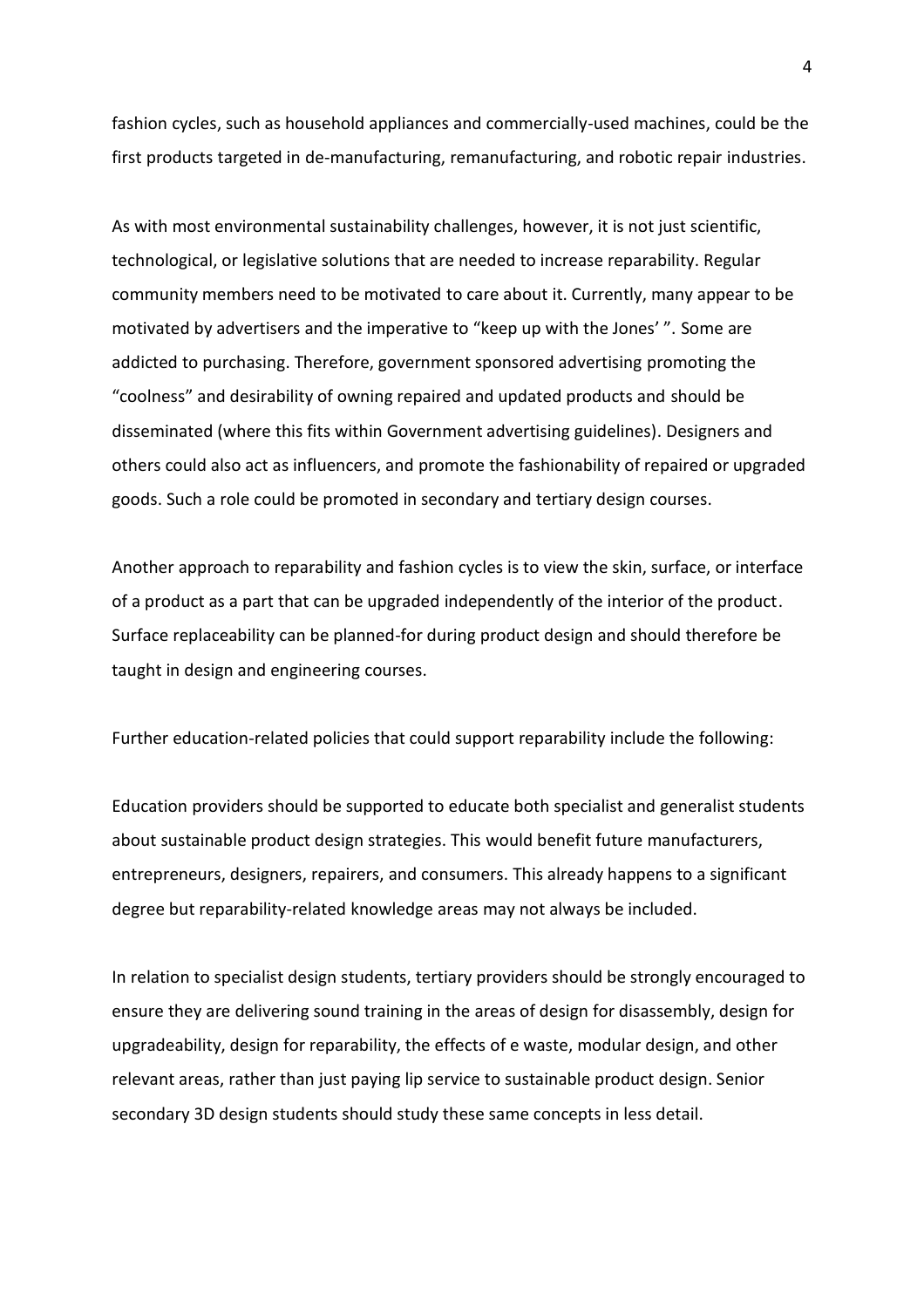In relation to specialist design technology training, hands-on Design technology subjects should be actively supported in schools to ensure that students maintain the non-routine manual skills and non-routine digital skills necessary for the repair professions. This would include instituting policy to help schools recruit suitable teaching staff and may include funding of teacher retraining (DATTA, 2019).

For more generalist students in secondary and even primary school, the contents of the Design and technologies learning area in the Australian Curriculum (or relevant state based curricula) should be properly delivered.

The Australian Curriculum indicates that children as young as eight and nine should, "examine social and environmental sustainability implications of existing products"; and "critique and assess suitability, sustainability and enterprise opportunities" (of their designs) (ACARA, 2021). While year 9-10 students must, "Critically analyse factors, including social, ethical and sustainability considerations, that impact on designed solutions" (ACARA, 2021). However, primary teachers and secondary teachers, are seldom Product Design or engineering specialists, so it is likely they would benefit from user friendly support materials and exemplar projects to help them deliver sustainable product design curricula more confidently. Such support materials would help foster key product reparability knowledge in our future manufacturers, entrepreneurs, designers, repairers, and consumers. Government funding for the development of such support material would be beneficial.

There are two final education-related initiatives that the government could instigate in relation to questions asked in the issues paper. Firstly, based on the Commission's query about the extent of planned obsolescence in present-day Australia, a research grant could be made available for a researcher to answer this question accurately. Secondly, in relation to the Commission's query about what a reasonable life time for a given product should be, a research grant should be offered so that a team of researchers can develop a set of product life-length benchmarks for a range of common household and commercial products. This should be done independently of length of product life according to fashion cycles and would need to be updated every few years. This would become a valuable global resource.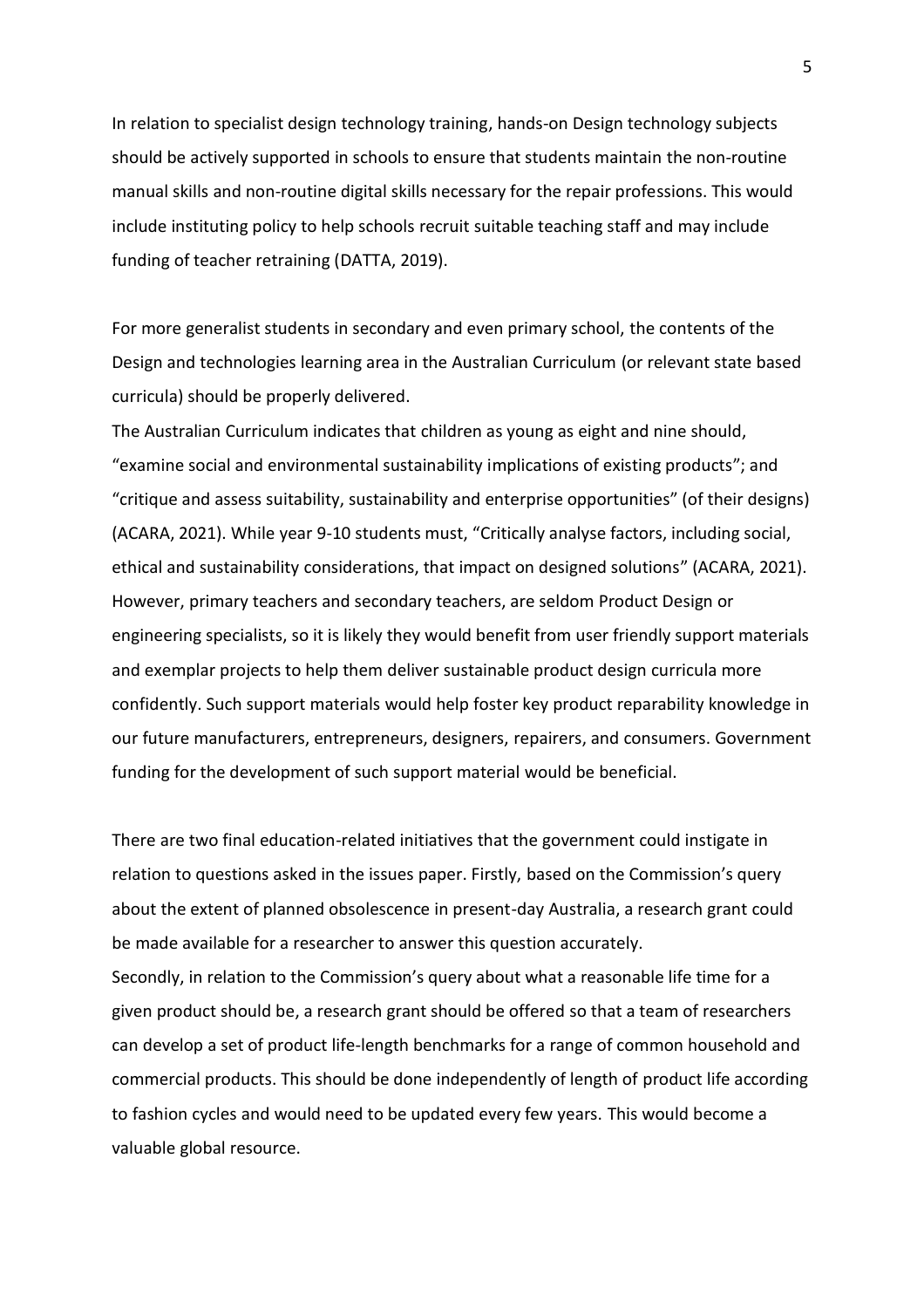## **5c) Do current IP protections (e.g. intellectual property rights, technological protection measures, end-user licencing agreements) pose a significant barrier to repair in Australia?**

In response to current IP protections in Australia, I would like to tell the story of my broken oven.

My daughter dropped an electronic tablet onto my open oven door and smashed the internal layer of glass in the oven door, (the tablet was unharmed).

I phoned the oven company and they told me parts were no longer being manufactured for that model. I said, "That's OK, can you please send me the specifications of the piece of glass that I need replaced so that I can have it made up?" but they refused on the grounds that it was proprietary information.

I believe that sharing the specifications of a single part of a 20 year old oven design would not have harmed their business. Therefore, I suggest that companies be strongly encouraged to make certain part specifications available for a small price. This could even involve companies emailing 3d computer models of parts, along with materials specifications, which could then be produced digitally.

# **7e) How can a right to repair policy further reduce the net costs of e-waste in Australia, and would such an approach be an effective and efficient means of addressing the costs of e-waste to the community?**

In order to respond to this question, it should again be emphasised that "costs to the community" should instead be viewed in terms of "net benefits to the community" which must in turn comprise of not just economic benefits, but also social benefits, and environmental benefits. Ideally, this concept should be extended to become "net benefits to the global community".

As has been mentioned, e waste has usually been first manufactured by robots according to strict design specifications, so there is an emerging opportunity to use those same design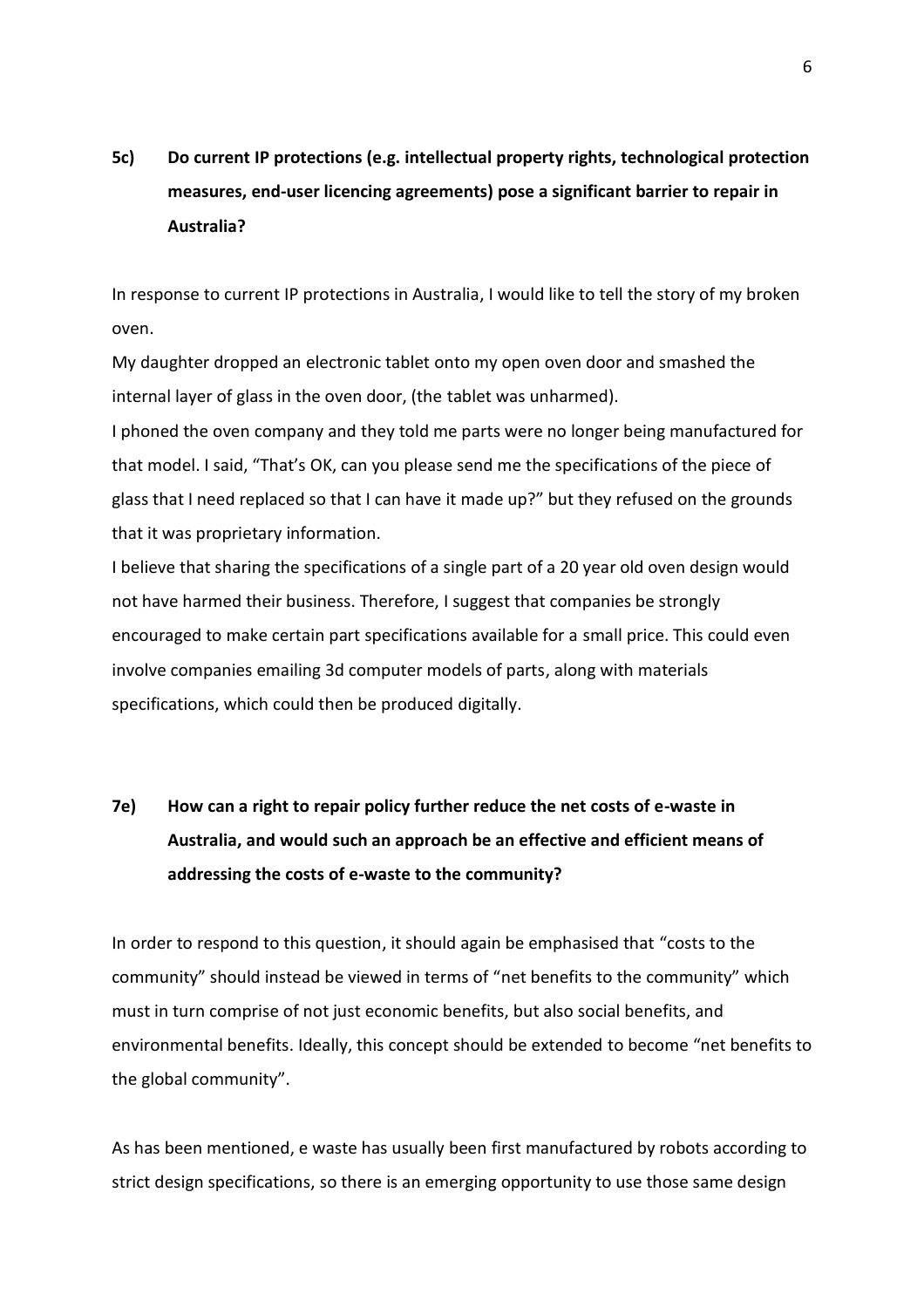specifications to de-manufacture e waste using robots. This would allow access to valuable components and materials and would also allow the extraction of dangerous components and materials. Robotic repair and upgrade stations could also be made available as part of a new niche industry.

As has already been mentioned, machines and devices viewed by consumers as high fashion items could have their surfaces updated without internal components being altered. This is in line with the way many people change their phone covers from time to time and may satisfy the human desire for novelty with a lower environmental impact. Again, this is something that could be encouraged through government sponsored advertising campaigns and by enlisting designers and others as influencers.

Finally, e waste could be reduced by prohibiting contracts or advertising materials that encourage short product replacement cycles. For example, it is currently easy to sign up to be sent a brand new, updated phone model every two or three years, but how much improved functionality does a regular person really need? and how many cameras does one phone really need? Such contracts normalise planned obsolescence with short turnaround cycles in the community and should be eliminated. Definitions of "short replacement cycles" applicable to such prohibition could be obtained from the product life-length benchmarking project suggested above.

### **Additional comment**

The Commission has probably already recognised that it is important for a small-population country like Australia to first take-up reparability schemes already in place in largerpopulation jurisdictions, while also making intended future changes publicly known. This would mitigate difficulties associated with large overseas manufacturers not bothering to include Australia-specific reparability provisions in their products.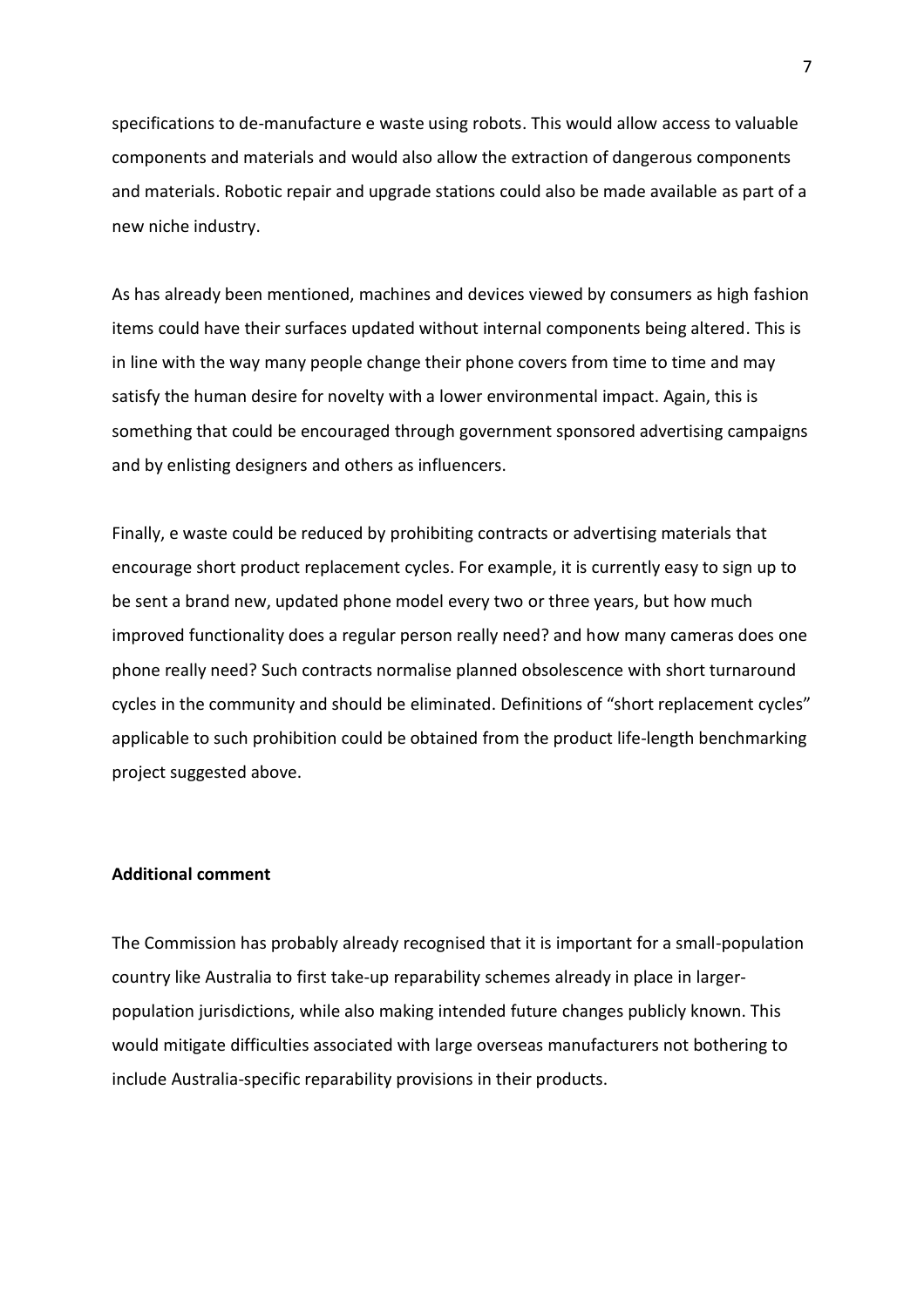#### **Summary**

In summary, the points I have made are as follows.

I am making this submission from the perspective of my Product Design education expertise as well as from my personal perspective.

One of the key considerations behind any recommendations regarding the right to reparability should be that "benefits to the community" be evaluated in line with measures that consider not just economic benefit, but also social benefit, and environmental benefit in much the way the OECD's *Better life index* proposes (OECD, 2021) and the way suggested by the European Commission's *Beyond GDP* explorations (European Commission, 2021).

Another key consideration in relation to the right to reparability is the appropriate education of future engineers, product designers (also known as industrial designers), repairers, manufacturers, entrepreneurs, and consumers. This should be instituted through formal specialist and generalist education channels and also through government sponsored advertising campaigns.

Post-pandemic Australia is an ideal time and place to implement positive changes, stimulate employment, and take up unexpected opportunities in relation to the right to reparability. This could include support for repair industries through subsidies, reduced fee TAFE courses, and apprenticeship incentives; as well as support for the return of more manufacturing to Australia, especially in the advanced manufacturing and robotics sectors. I suggest that advanced manufacturing technologies and robotics be used to develop demanufacturing and repair niche industries.

Appliances and devices with lower susceptibility to short fashion cycles, such as household appliances and commercially-used machines, should be targeted first for reparability initiatives but high fashion products could also be approached with a "shell replacement" strategy.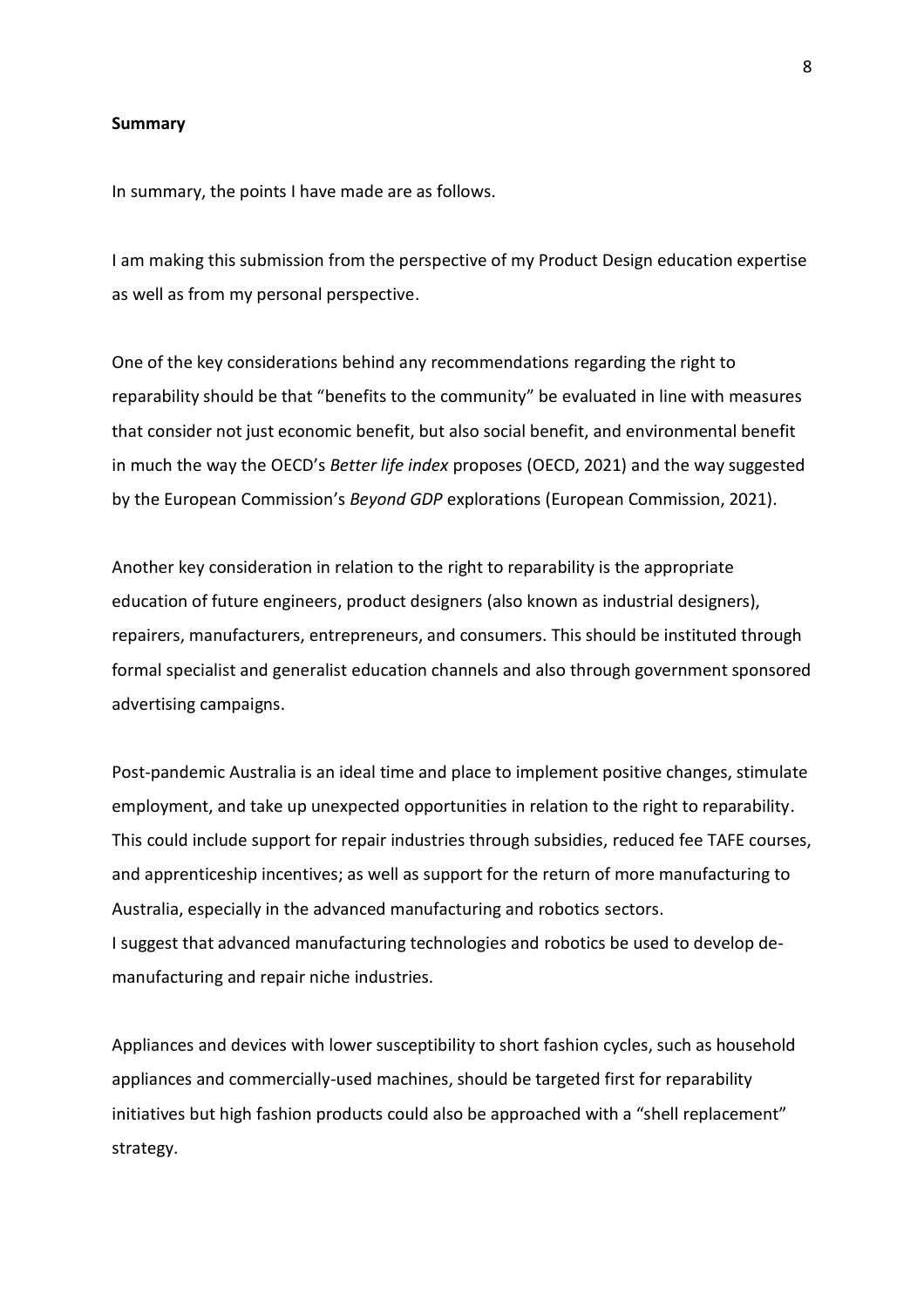Government sponsored advertising campaigns that educate the public about the right to reparability should be designed not just from an information perspective but with behaviour change in mind.

Designers and others could also be enlisted as "influencers", to promote fashionability of owning repaired or upgraded goods.

Specific education-related policy that could support reparability includes the following:

Education providers should be supported to educate both specialist and generalist students about sustainable product design strategies. This already happens to a significant degree but specific reparability-related knowledge areas should be enshrined in relevant courses.

Hands on Design technology subjects should be actively supported in schools so that future repairers are appropriately trained. This would include instituting policy to help schools recruit suitable teaching staff and may include funding of teacher retraining (DATTA, 2019).

In terms of specialist design and engineering students, it should be ensured that tertiary providers and senior secondary courses deliver sound training in the areas of design for disassembly, design for upgradeability, design for reparability, the effects of e waste, modular design, and other relevant areas. (This may need to be articulated as strong encouragement in the self-regulating university sector)

In relation to generalist education, government funding to develop product reparability and sustainable product design support materials and exemplar projects to help non-expert school teachers would be beneficial. This would also benefit our future manufacturers, entrepreneurs, designers, repairers, and consumers.

A research grant supporting a researcher to explore the extent of planned obsolescence in Australia would be the most appropriate way to answer the Commission's question about planned obsolescence, and a research grant enabling a team to develop an extensive set of benchmarks on reasonable length of life for common household and commercial products would produce a valuable global resource.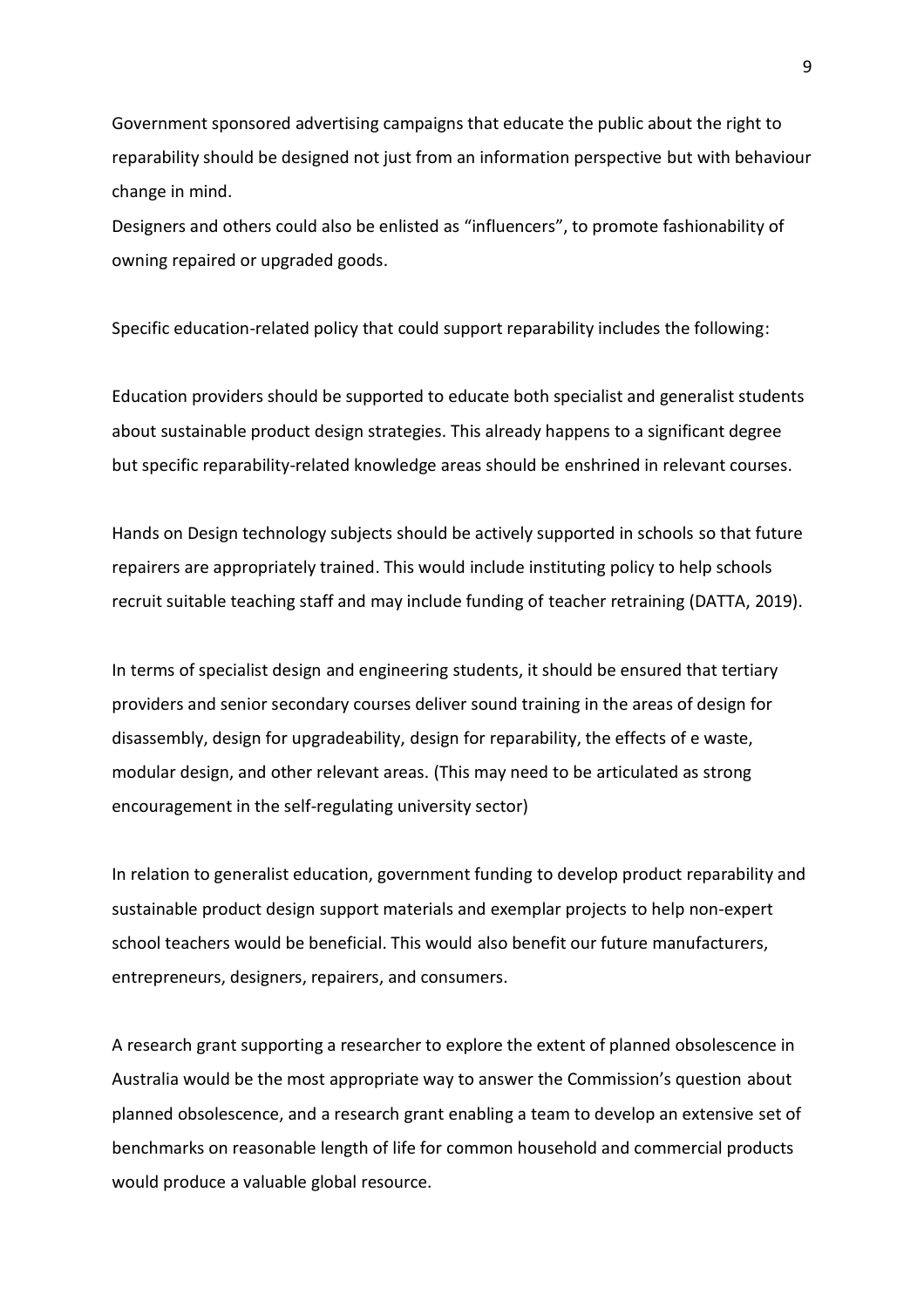In relation to Intellectual Property laws, I suggest that companies be strongly encouraged to make certain part specifications available for a small price. This is especially the case where such part specifications are no longer commercially valuable and pose minimal safety risk.

e waste could be reduced by prohibiting contracts or advertising materials that encourage short product replacement cycles. Such contracts normalise planned obsolescence with short turnaround cycles in the community.

Finally, I suggest that Australia take a strategic approach to gradually implementing laws. The first laws made should in line with similar laws in large-population jurisdictions. This would mitigate difficulties associated with large overseas manufacturers potentially not bothering to include Australia-specific reparability provisions in their products. Australia should, however, make future intended laws known, so as to inspire other jurisdictions.



### Waste hierarchy for designers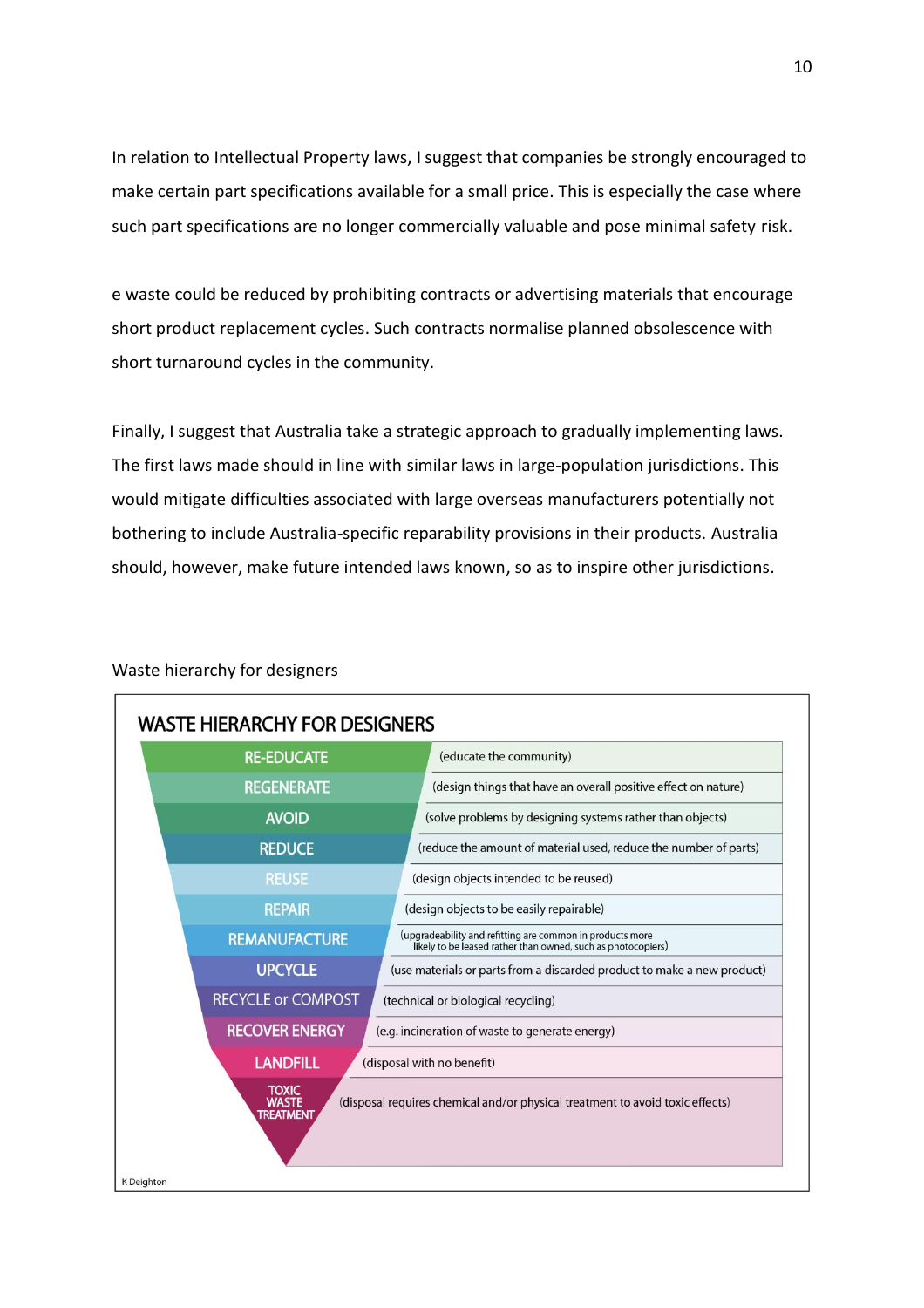### **References**

ACARA. (2021). *Design and technologies*. Australian Curriculum, Assessment and Reporting Authority. [https://www.australiancurriculum.edu.au/f-10-curriculum/technologies/design](https://www.australiancurriculum.edu.au/f-10-curriculum/technologies/design-and-technologies/)[and-technologies/](https://www.australiancurriculum.edu.au/f-10-curriculum/technologies/design-and-technologies/)

Australian Government. (2014). *Industry Innovation and Competitiveness Agenda*: *An action plan for a stronger Australia*.

[https://www.pmc.gov.au/sites/default/files/publications/industry\\_innovation\\_competitive](https://www.pmc.gov.au/sites/default/files/publications/industry_innovation_competitiveness_agenda.pdf) [ness\\_agenda.pdf](https://www.pmc.gov.au/sites/default/files/publications/industry_innovation_competitiveness_agenda.pdf)

CNET. (2018, April 19). *Watch Apple's Daisy robot rip apart old iPhones* [Video]. <https://www.cnet.com/videos/watch-apples-daisy-robot-rip-apart-old-iphones/>

DATTA. (2019). Technologies Teacher Shortage Survey: National Overview 2019. Design and Technology Teachers' Association of Australia. [http://www.dattaaustralia.com/sites/default/files/TECHNOLOGY%20TEACHER%20SHORTAG](http://www.dattaaustralia.com/sites/default/files/TECHNOLOGY%20TEACHER%20SHORTAGE%20SURVEY%20REPORT%202019%20DATTA%20AUSTRALIA.pdf) [E%20SURVEY%20REPORT%202019%20DATTA%20AUSTRALIA.pdf](http://www.dattaaustralia.com/sites/default/files/TECHNOLOGY%20TEACHER%20SHORTAGE%20SURVEY%20REPORT%202019%20DATTA%20AUSTRALIA.pdf)

Drabsch, T. (2012). Measuring wellbeing (Briefing paper No 4/2012). NSW Parliamentary Library Research Service.

[https://www.parliament.nsw.gov.au/researchpapers/Documents/measuring](https://www.parliament.nsw.gov.au/researchpapers/Documents/measuring-wellbeing/Wellbeing.pdf)[wellbeing/Wellbeing.pdf](https://www.parliament.nsw.gov.au/researchpapers/Documents/measuring-wellbeing/Wellbeing.pdf)

Elkington, J. (2004). Enter the triple bottom line. In A. Henriques, & J. Richardson (Eds.), *The triple bottom line, does it all add up? : assessing the sustainability of business and CSR.* Earthscan, London.

Ellen Macarthur Foundation. (2021, February 1). *What is the circular economy?* [https://www.ellenmacarthurfoundation.org/circular-economy/what-is-the-circular](https://www.ellenmacarthurfoundation.org/circular-economy/what-is-the-circular-economy)[economy](https://www.ellenmacarthurfoundation.org/circular-economy/what-is-the-circular-economy)